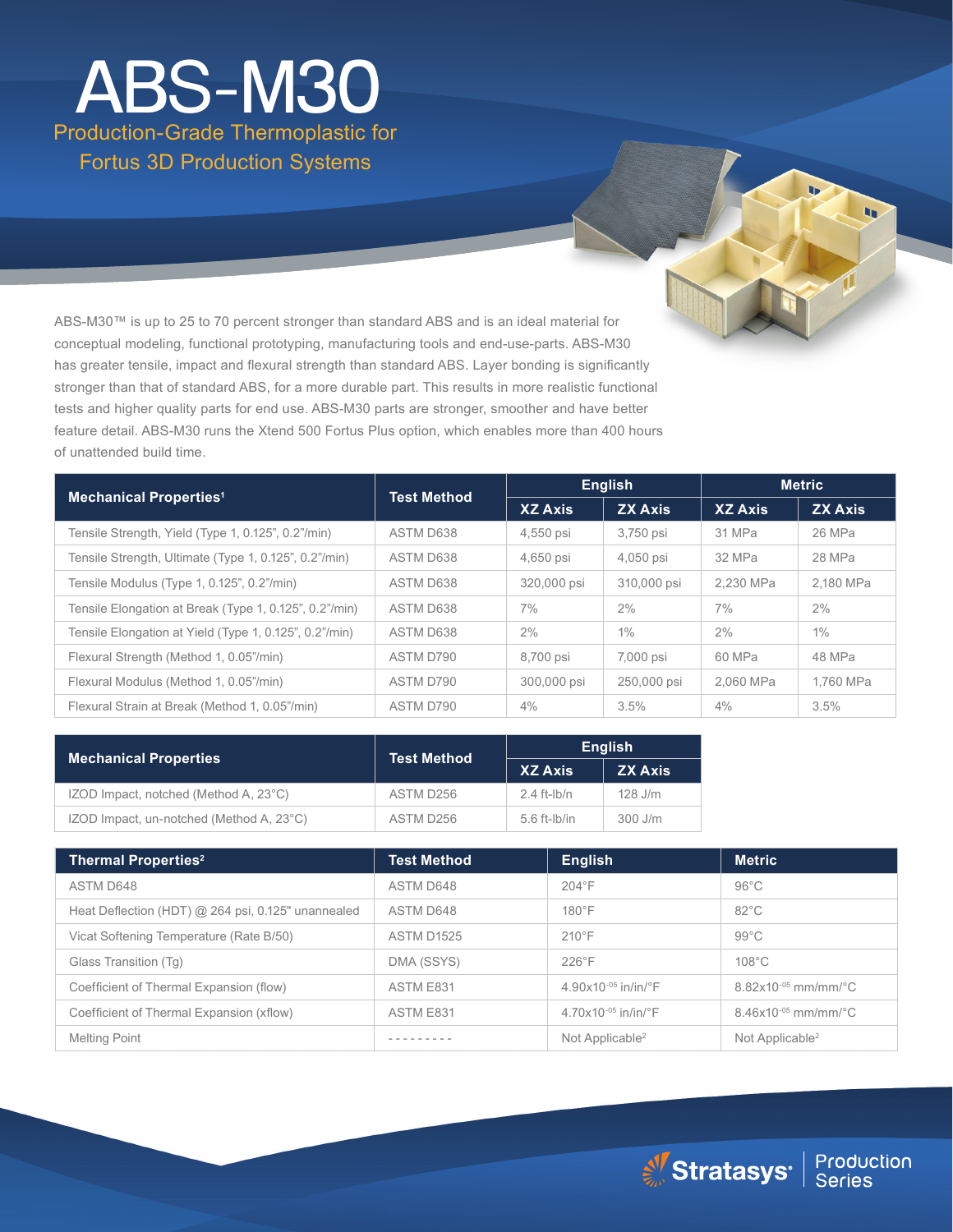# ABS-M30



| <b>Electrical Properties<sup>3</sup></b> | <b>Test Method</b>     | <b>Orientation</b> | <b>Value Range</b>                 |
|------------------------------------------|------------------------|--------------------|------------------------------------|
| <b>Volume Resistivity</b>                | ASTM D257              | XZ Axis            | $4.0x10^{15} - 3.3x10^{16}$ ohm-cm |
| Dielectric Constant                      | <b>ASTM D150-98</b>    | XZ Axis            | $2.6 - 2.86$                       |
| <b>Dissipation Factor</b>                | <b>ASTM D150-98</b>    | XZ Axis            | $0.0048 - 0.0054$                  |
| Dielectric Strength                      | ASTM D149-09. Method A | XZ Axis            | 100 V/mil                          |
| Dielectric Strength                      | ASTM D149-09. Method A | XZ Axis            | 360 V/mil                          |

| Other <sup>1</sup>      | <b>Test Method</b> | Value               |
|-------------------------|--------------------|---------------------|
| <b>Specific Gravity</b> | ASTM D792          | 1.04                |
| Flame Classification    | <b>UL94</b>        | HB (0.09", 2.50 mm) |
| Rockwell Hardness       | ASTM D785          | 109.5               |
| UL File Number          | ---------          | E345258             |

| <b>System Availability</b> | <b>Layer Thickness Capability</b> | <b>Support Structure</b> | <b>Available Colors</b>              |
|----------------------------|-----------------------------------|--------------------------|--------------------------------------|
| Fortus <sup>®</sup> 360mc™ | $0.013$ inch $(0.330$ mm)         | Soluble Supports         | $\Box$ Ivory                         |
| Fortus 380mc™              | $0.010$ inch $(0.254$ mm)         |                          | $\Box$ White<br>$\blacksquare$ Black |
| Fortus 400mc™              | 0.007 inch (0.178 mm)             |                          | Dark Grev                            |
| Fortus 450mc™              | 0.005 inch $(0.127 \text{ mm})^4$ |                          | $\blacksquare$ Red<br><b>Blue</b>    |
| Fortus 900mc™              |                                   |                          |                                      |

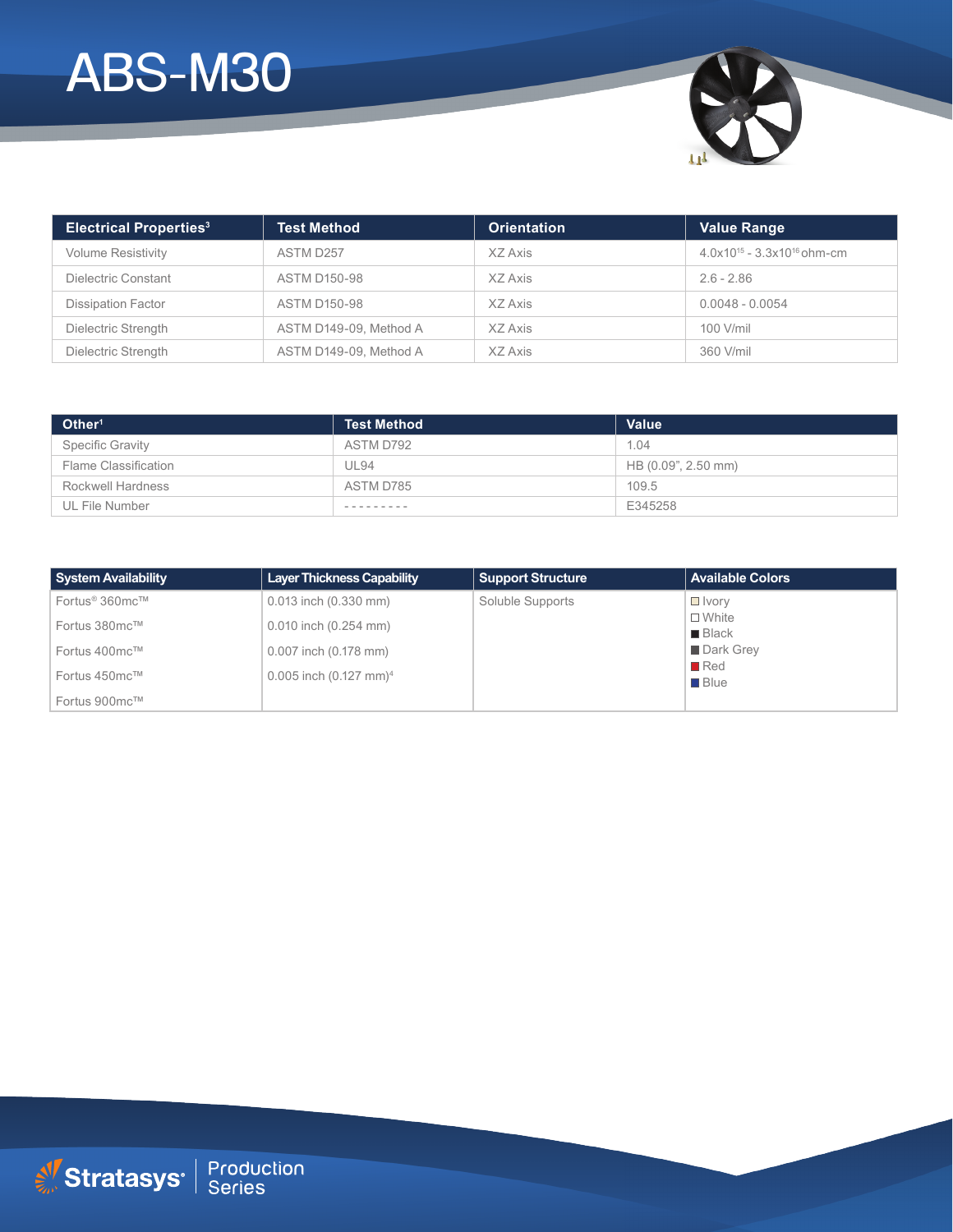# ABS-M30

*The information presented are typical values intended for reference and comparison purposes only. They should not be used for design specifications or quality control purposes. End-use material performance can be impacted (+/-) by, but not limited to, part design, end-use conditions, test conditions, etc. Actual values will vary with build conditions. Tested parts were built on Fortus 400mc @ 0.010" (0.254 mm) slice. Product specifications are subject to change without notice.*

*The performance characteristics of these materials may vary according to application, operating conditions or end use. Each user is responsible for determining that the Stratasys material is safe, lawful and technically suitable for the intended application, as well as for identifying the proper disposal (or recycling) method c onsistent with applicable environmental laws and regulations. Stratasys makes no warranties of any kind, express or implied, including, but not limited to, the warranties of merchantability, fitness for a particular use, or warranty against patent infringement.*

*1 Literature value unless otherwise noted.*

*2 Due to amorphous nature, material does not display a melting point.*

*3 All Electrical Property values were generated from the average of test plaques built with default part density (*  solid). Test plaques were 4.0 x 4.0 x 0.1 inches (102 x 102 x 2.5 mm) and were built both in the flat and vertical *orientation. The range of values is mostly the result of the difference in properties of test plaques built in the flat vs. vertical orientation.*

*4 0.005 inch (0.127 mm) layer thickness not available for Fortus 900mc.*

*Colors: The test data was collected using ABS-M30 Ivory (natural) specimens. ABS-M30 colored material will have similar properties,*

*but can vary by up to 10%. Orientation: See Stratasys T esting white paper for more detailed description of build orien tations.*

*• XZ = X or "on edge"*

- *XY = Y or "flat"*
- *ZX = or "upright"*



#### **At the core: Advanced FDM Technology™**

Fortus systems are based on Stratasys® FDM® (fused deposition modeling) technology. FDM is the industry's leading additive manufacturing technology, and the only one that uses productiongrade thermoplastics, enabling the most durable parts. Fortus systems use a wide range of thermoplastics with advanced mechanical properties so your parts can endure high heat, caustic chemicals,

#### **No special facilities needed**

You can install a Fortus 3D Production System just about anywhere. No special venting is required because Fortus systems don't produce noxious fumes, chemicals or waste.

#### **No special skills needed**

Fortus 3D Production Systems are easy to operate and maintain compared to other additive fabrication systems because there are no messy powders to handle and contain. They're so simple, an operator can be trained to operate a Fortus system in less than 30 minutes.

#### **Get your benchmark on the future of manufacturing**

Fine details. Smooth surface finishes. Accuracy. Strength. The best way to see the advantages of a Fortus 3D Production System is to have your own part built on a Fortus system. Get your free part at: **stratasys.com**.